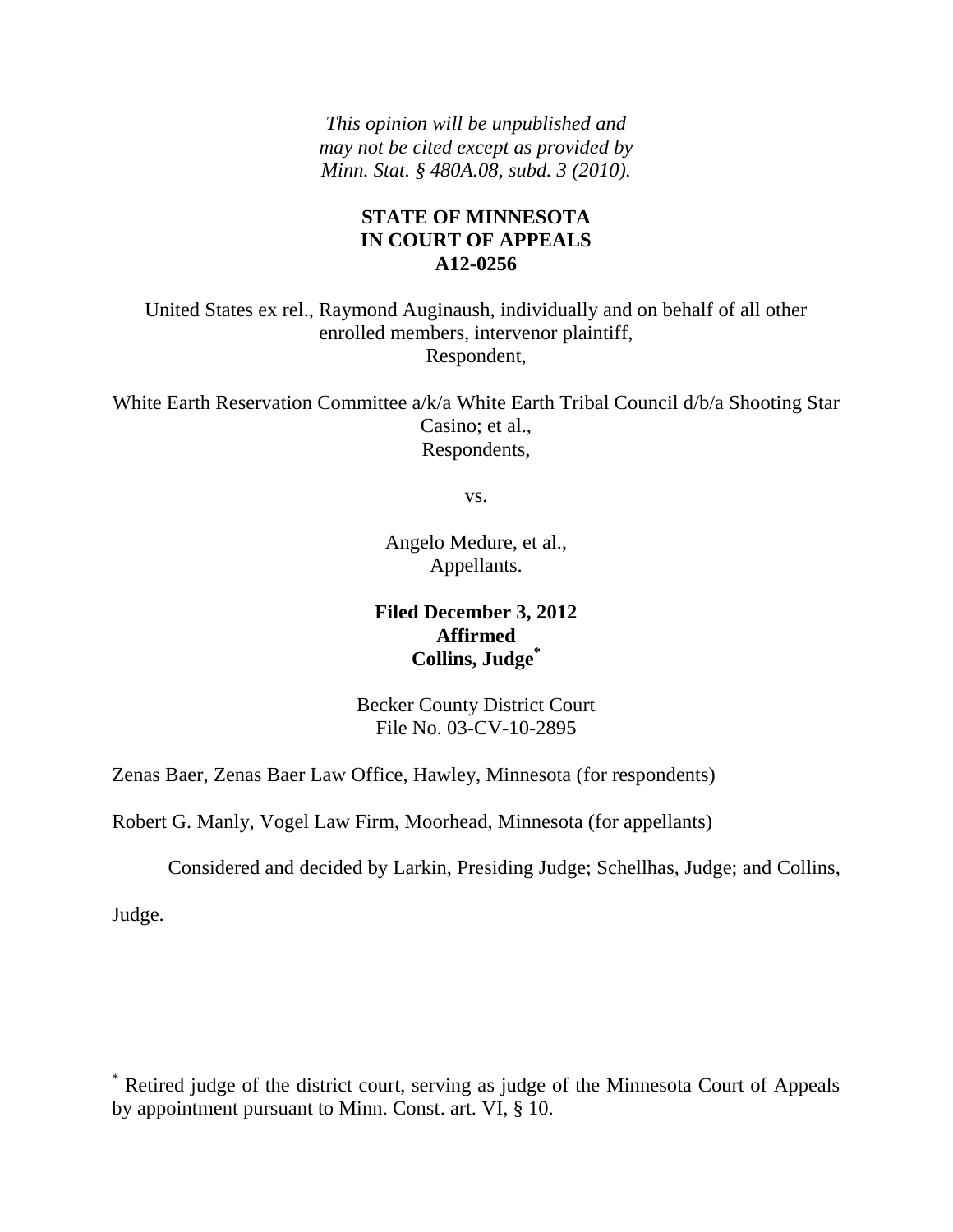#### **U N P U B L I S H E D O P I N I O N**

#### **COLLINS**, Judge

Appellants challenge the district court's decision to recognize a tribal court judgment, contending that: (1) the case should be remanded for the district court to consider the decision of the tribal court of appeals that reversed aspects of the recognized tribal court judgment; and (2) the district court abused its discretion when it recognized the tribal court judgment. We affirm.

#### **FACTS**

This case has a protracted procedural history dating back to a 1992 contract governing the construction and management of the Shooting Star Casino in Mahnomen. Appellant Gaming World International (GWI) is a closely held corporation, owned solely by appellant Angelo Medure and specializing in operating casinos. Respondent White Earth Reservation Committee a/k/a White Earth Tribal Council (the band) is a federally recognized Indian tribe. We briefly outline some relevant history to provide context for this appeal.

In 1996, convictions were obtained on indictments issued in 1995 against certain tribal leaders for conspiracy to defraud the band in relation to their involvement in the original contract negotiations. The band then terminated its management contract with GWI and ended Medure's employment with the casino. Litigation followed in both tribal and federal courts. In November 2000, the band filed a qui-tam action in tribal court seeking a declaration that the 1992 management contract was null and void. GWI responded by filing an action in federal court seeking to compel arbitration of the dispute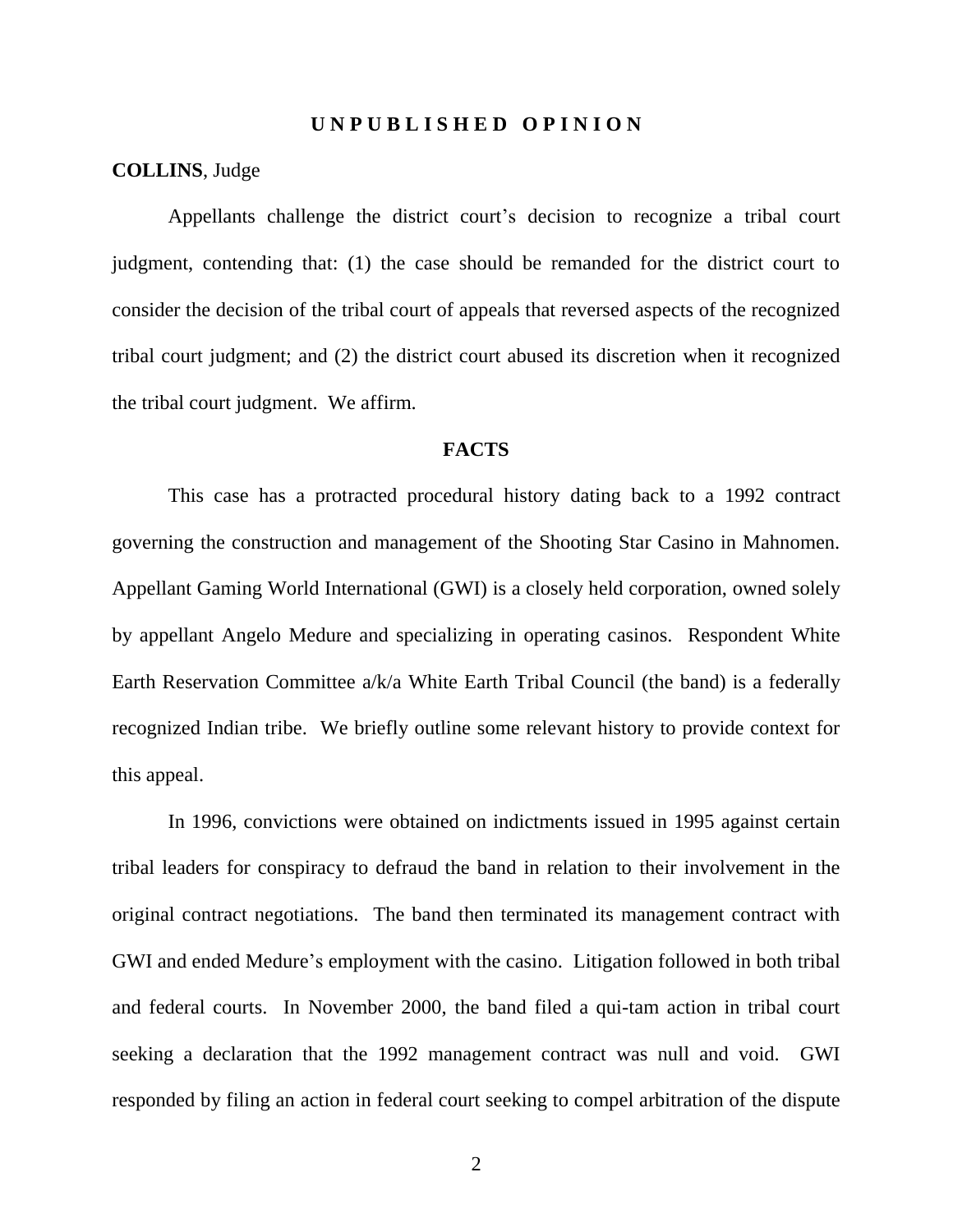pursuant to provisions of the challenged contract. Despite the band's request to allow the tribal court to rule on the contract's validity, the federal court ordered arbitration. In December 2001, following several days of testimony, the federal arbitration panel awarded damages to the band based on findings that appellants had engaged in a conspiracy to defraud by unlawful means. The United States Court of Appeals for the Eighth Circuit later reversed the order compelling arbitration and remanded the case to the federal district court with instructions to stay the action or to dismiss the action without prejudice until the parties exhausted tribal court remedies.<sup>1</sup>

Simultaneous to the federal action, the qui-tam action proceeded in tribal court. The tribal court adopted the arbitration transcript as the official record of its proceeding. This transcript included testimony from Medure. In August 2009 the tribal court ruled that the 1992 contract was null and void. In November 2010 the tribal court issued an order and judgment in favor of the band awarding all amounts paid under the contract, amounting to more than \$18.5 million with interest accruing at the daily rate of  $$1,669.12.<sup>2</sup>$ 

The band sought recognition and enforcement of the tribal court judgment in state district court, pursuant to Minn. R. Gen. Pract. 10.02, because appellants are not members of the band. Following a hearing, the district court issued a 14-page order detailing its consideration of the factors of rule 10.02 and concluding that the tribal court judgment

<sup>&</sup>lt;sup>1</sup> The Eighth Circuit opinion details the procedural history and facts of this case in much greater detail. *See Gaming World Int'l, Ltd. v. White Earth Band of Chippewa Indians*, 317 F.3d 840, 842-47 (8th Cir. 2003).

 $2$  When the state district court issued its recognition order, the total amount owed had increased to \$19,081,895 with interest continuing to accrue.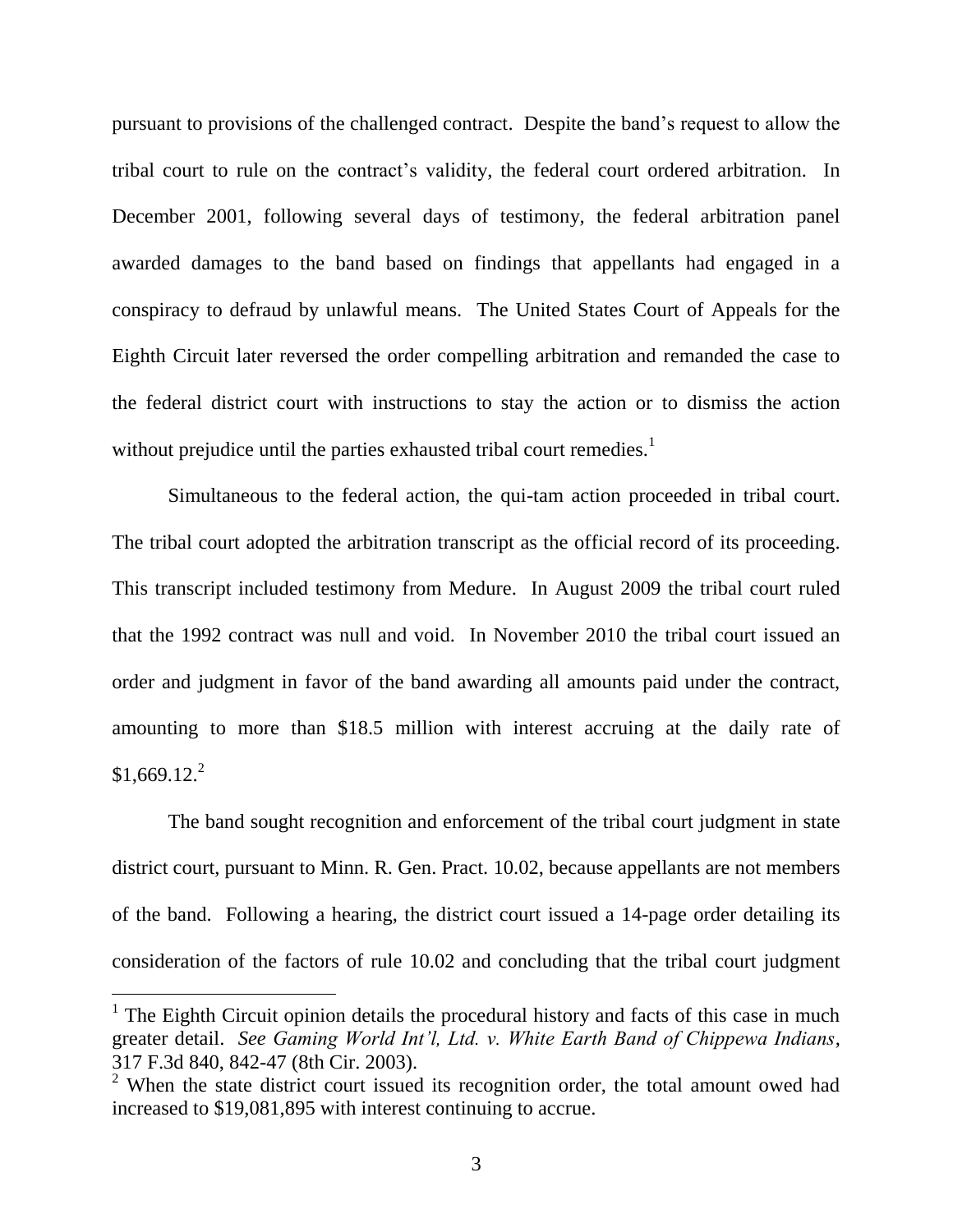should be recognized and enforced. Thereafter, the tribal court of appeals issued a decision affirming the tribal court judgment on all grounds not related to the qui-tam action. The tribal court judgment, as recognized by the district court, was not materially affected by the decision of the tribal court of appeals. This appeal followed.

## **D E C I S I O N**

#### **I.**

Appellants contend that a remand is necessary for the district court to consider the impact of the decision of the tribal court of appeals issued after the district court recognized the tribal court judgment. Appellants argue that they should be allowed to seek supplementation of the record, vacation of the judgment based on newly discovered evidence, or a new trial on remand. We disagree, concluding that remand is neither required nor appropriate.

We first address the argument that remand is required to allow supplementation of the record. Minn. R. Civ. App. P. 110.05 provides, in relevant part: "If anything material to either party is omitted from the record *by error or accident* or is misstated in it, the parties by stipulation, or the trial court . . . or the appellate court . . . may direct that the omission or misstatement be corrected." (Emphasis added.) Appellants point to no misstatement or omission by error or accident. The tribal appellate decision was not omitted by error or accident. Rather, it was released after the district court's order recognizing the tribal court judgment, although the district court was aware of its pendency. Moreover, we are able to take judicial notice of the tribal appellate decision, rendering a remand unnecessary and inefficient. *See Bernhardt v. State*, 684 N.W.2d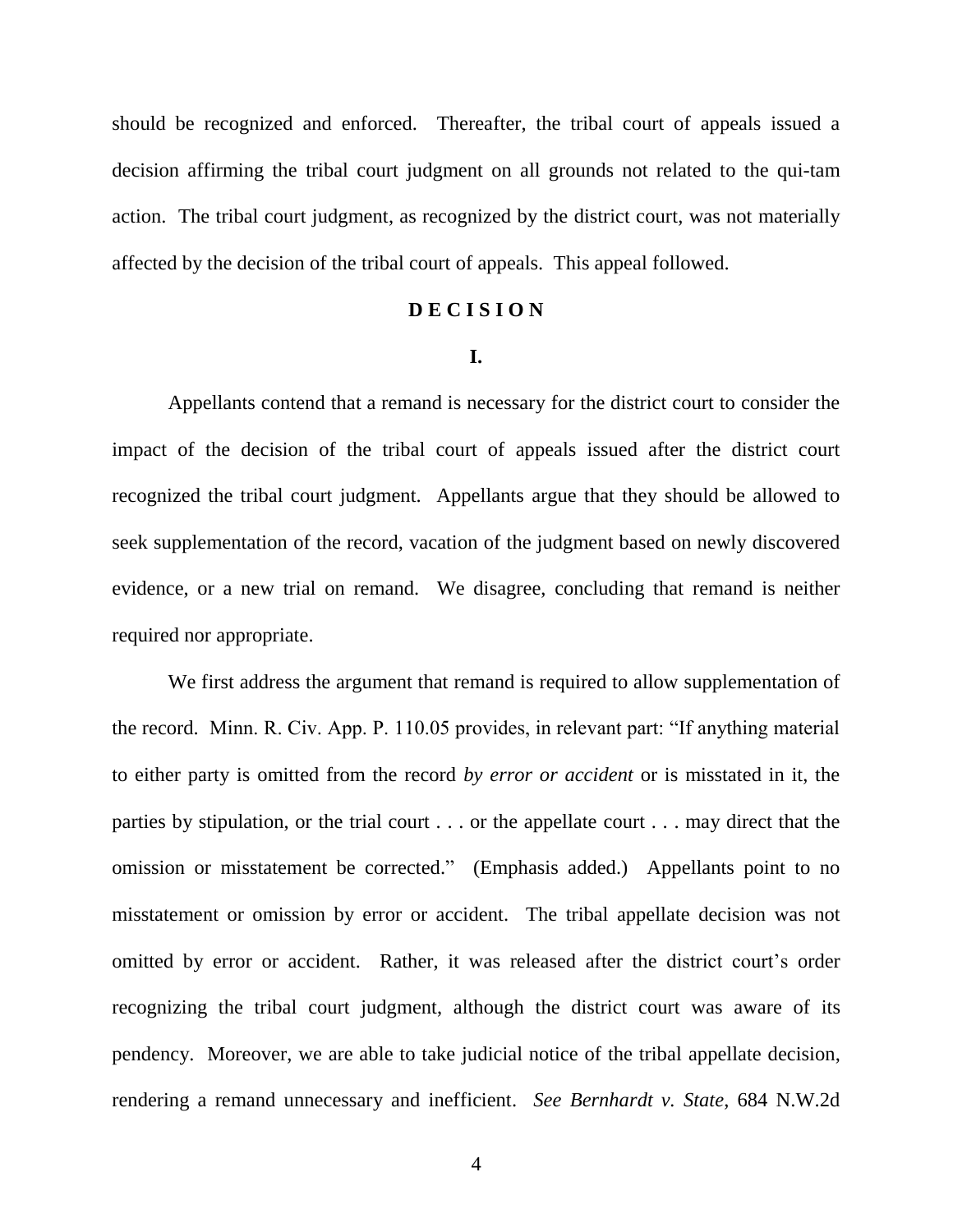465, 483 (Minn. 2004) (appellate courts can take judicial notice of appellate decisions relating to action not before the district court). Minn. R. Civ. App. P. 110.05 is inapplicable and no supplementation of the record is appropriate.

Next, we find appellants' argument that a remand is necessary to present new evidence unclear. We are unaware of what "new evidence" appellants would provide but presume it would be the tribal appellate decision. However, the district court was aware that the tribal court judgment was on appeal when it issued its decision. Even if the contents of the tribal appellate decision constituted new evidence, the fact that we can take judicial notice of the decision renders a remand unnecessary.

Finally, appellants' desire for a rehearing arises from arguments that would collaterally attack the decision of the tribal court of appeals. Appellants contend that the tribal court of appeals erred in its discussion of fraudulent inducement and in calculating damages. In their assertion that the tribal court of appeals erred, appellants point to Minnesota caselaw addressing these issues. However, we have expressly held that a state court cannot independently review the merits of a tribal court judgment "before deciding whether to recognize it," and a state court acts improperly by conducting an independent review of a tribal court's application of controlling legal principles. *Shakopee Mdewakanton Sioux (Dakota) Gaming Enter. v. Prescott*, 779 N.W.2d 320, 326-27 (Minn. App. 2010). Indeed, "'state courts do not have jurisdiction to conduct even limited review of tribal court decisions.'" *Id.* at 327 (quoting *Lemke ex rel. Teta v. Brooks*, 614 N.W.2d 242, 245 (Minn. App. 2000)), *review denied* (Minn. Sept. 27, 2000).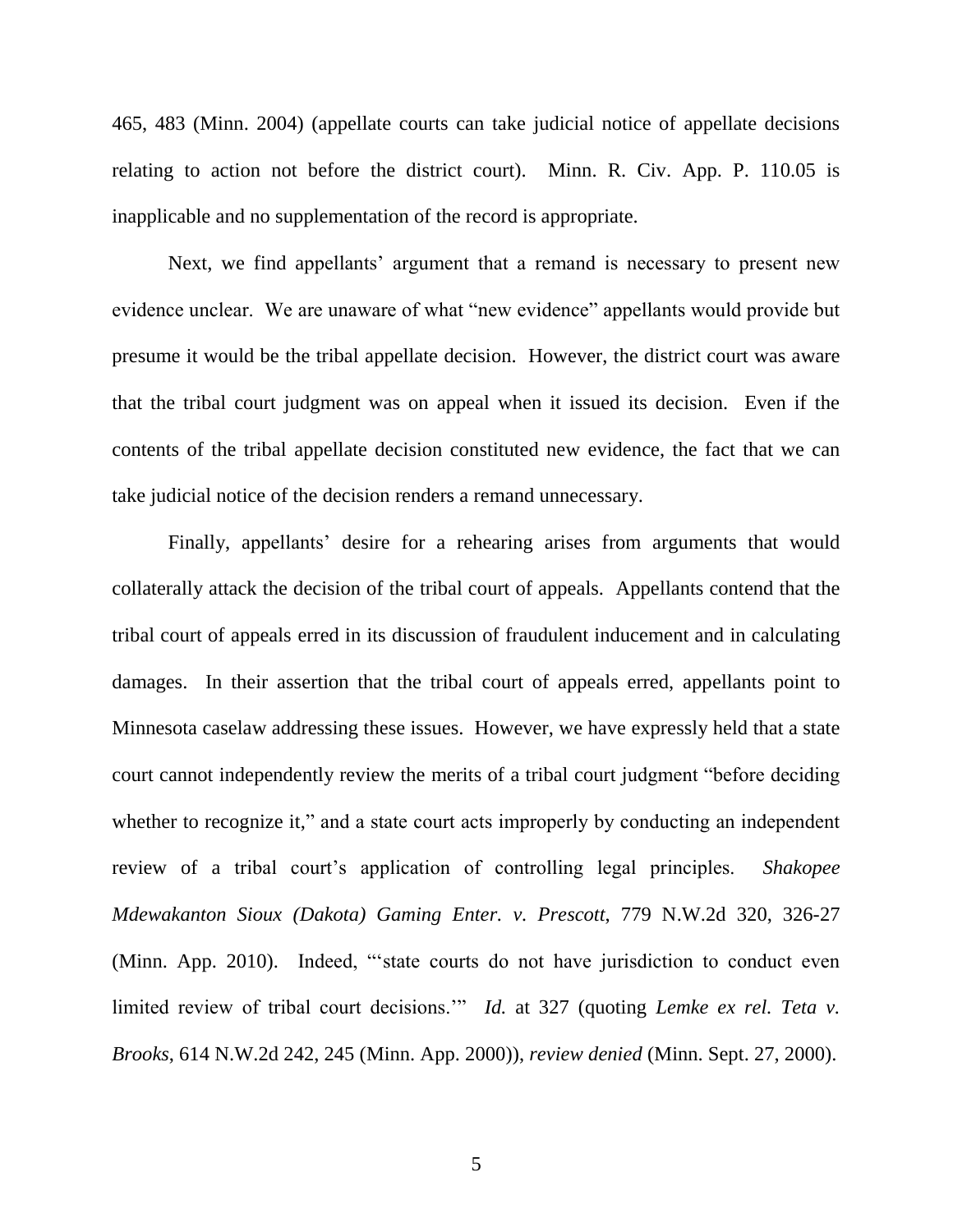We reject appellants' argument that instructing the district court to reconsider how the tribal courts applied and interpreted fraudulent inducement and the calculation of damages would not amount to an independent review of the merits.<sup>3</sup> In our view, a remand, based on these arguments, would signal to the district court that it should consider Minnesota principles of law and compare them to the actions of the tribal court. On these facts, *Prescott* precludes such remand. *See id.*

### **II.**

Appellants next argue that the district court abused its discretion by recognizing the tribal court judgment for enforcement. Minn. R. Gen. Pract. 10.02 outlines the discretionary factors the district court applies when deciding whether to recognize a tribal court judgment. We will reverse a district court determination under rule 10.02 only when the district court abused its discretion in applying the applicable law. *See Prescott*, 779 N.W.2d at 324-25.

Rule 10.02 provides:

(a) Factors. In cases other than those governed by [Rule](https://1.next.westlaw.com/Link/Document/FullText?findType=L&pubNum=1004966&cite=MNSTGENPR10.01&originatingDoc=NBB096B10A7FE11DBB5DDAC3692B918BC&refType=LQ&originationContext=document&transitionType=DocumentItem&contextData=(sc.Document))  [10.01\(](https://1.next.westlaw.com/Link/Document/FullText?findType=L&pubNum=1004966&cite=MNSTGENPR10.01&originatingDoc=NBB096B10A7FE11DBB5DDAC3692B918BC&refType=LQ&originationContext=document&transitionType=DocumentItem&contextData=(sc.Document))a), enforcement of a tribal court order or judgment is discretionary with the court. In exercising this discretion, the court may consider the following factors:

> (1) whether the party against whom the order or judgment will be used has been given notice and an opportunity to be heard or, in the case of matters properly considered ex parte, whether the respondent will be given notice and an opportunity to be heard within a reasonable time;

 $3$  Appellants also suggest that the way damages were calculated violated their due-process rights. We discuss this argument when considering the district court's application of rule 10.02.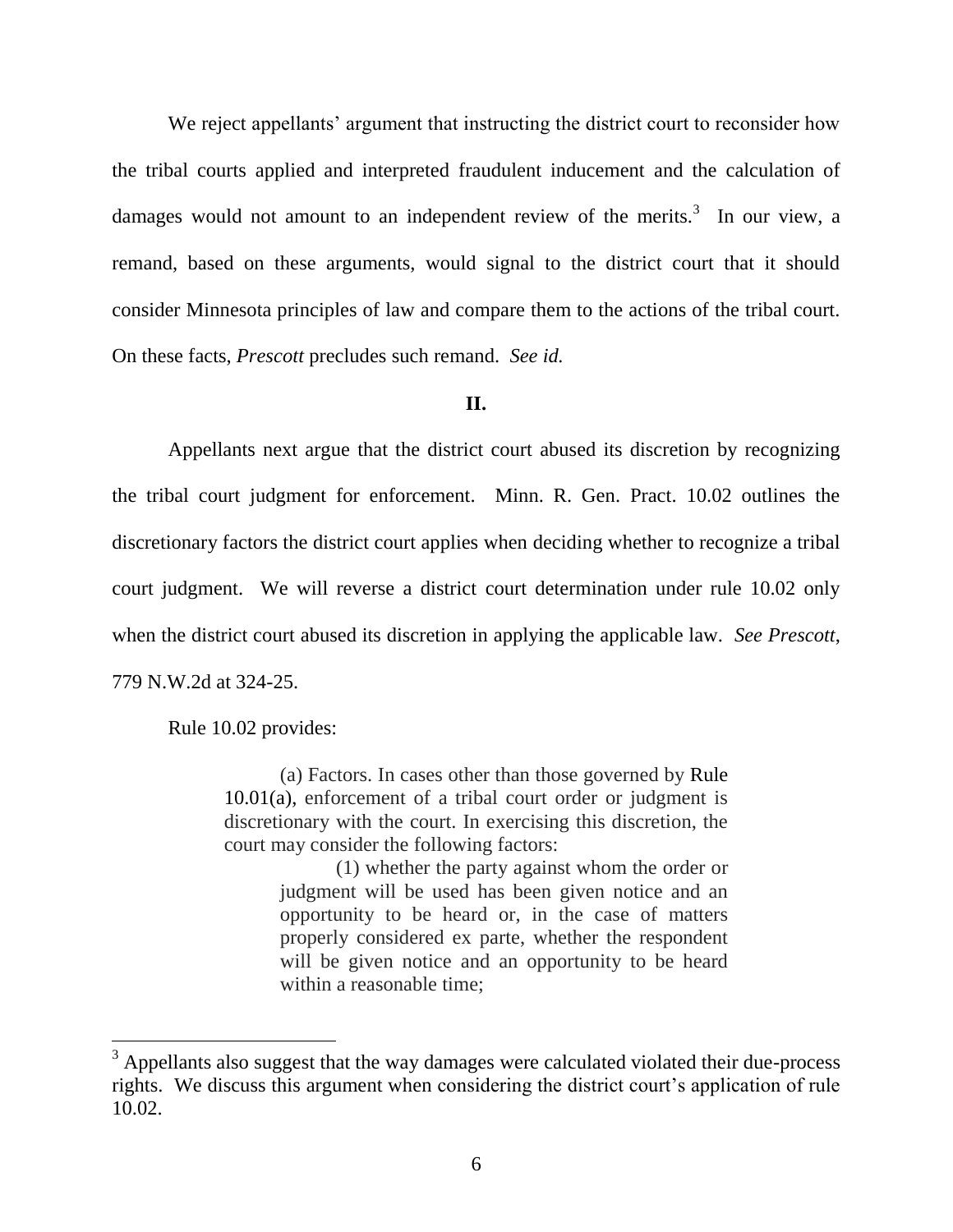(2) whether the order or judgment appears valid on its face and, if possible to determine, whether it remains in effect;

(3) whether the tribal court possessed subjectmatter jurisdiction and jurisdiction over the person of the parties;

(4) whether the issuing tribal court was a court of record;

(5) whether the order or judgment was obtained by fraud, duress, or coercion;

(6) whether the order or judgment was obtained through a process that afforded fair notice, the right to appear and compel attendance of witnesses, and a fair hearing before an independent magistrate;

(7) whether the order or judgment contravenes the public policy of this state;

(8) whether the order or judgment is final under the laws and procedures of the rendering court, unless the order is a non-criminal order for the protection or apprehension of an adult, juvenile or child, or another type of temporary, emergency order;

(9) whether the tribal court reciprocally provides for recognition and implementation of orders, judgments and decrees of the courts of this state; and

(10) any other factors the court deems appropriate in the interests of justice.

(b) Procedure. The court shall hold such hearing, if any, as it deems necessary under the circumstances.

Traditionally, adjudications from other jurisdictions are subject to full faith and credit under the United States Constitution. *See* U.S. Const. art. IV, §1. However, foreign judgments, such as a tribal court judgment, are subject to the doctrine of comity. *See Hilton v. Guyot*, 159 U.S. 113, 202-03, 16 S.Ct 139, 158 (1895). Rule 10.02 is essentially an embodiment of comity principles. "The rule essentially directs the court to apply the standards of comity, a flexible, fundamentally discretionary doctrine to these situations." 3A David F. Herr, *Minnesota Practice* § 10.3 (2012 ed.) (addressing rule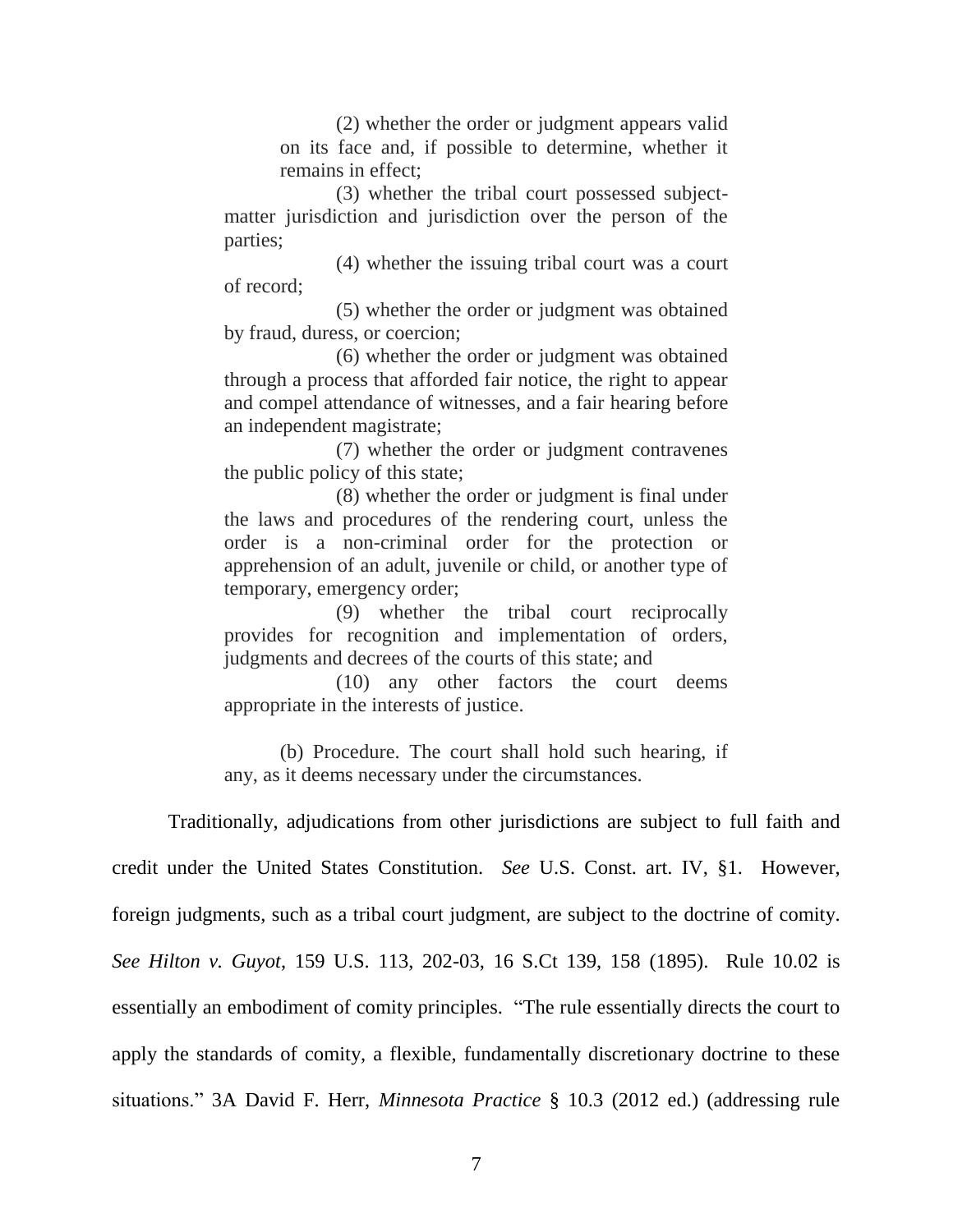10.02). With this harmonization in mind, we do not consider comity principles separately and instead rely on the district court's application of rule 10.02.

Arguing that the district court failed to give proper weight to the factors of rule 10.02(a), appellants rely on *Wilson v. Marchington*, 127 F.3d 805, 810 (9th Cir. 1997) (holding that the issues of jurisdiction and due process carry more weight than other factors). However, appellants failed to demonstrate why we should adopt and apply mere persuasive authority over the explicit guidelines of rule 10.02. The rule is discretionary and, in its application, the district court *may* consider *any* of the factors. Minn. R. Gen. Pract. 10.02(a). Also, binding Minnesota case law is in direct contradiction with the proposition that certain rule 10.02 factors should carry more weight. *Prescott* established that none of the factors are independently determinative and a district court need not "make an express determination as to each and every listed factor." 779 N.W.2d at 324.

In its comprehensive recognition order, the district court clearly analyzed and applied the factors of rule 10.02(a). The district court conducted an independent assessment of jurisdiction before determining that the combination of factors under rule 10.02(a) favored recognition of the tribal court order. The district court discussed in detail appellants' opportunity to be heard throughout the proceedings and due-process considerations. The district court identified five discrete reasons supporting its determination that appellants' opportunity to be heard at the tribal court level was adequate. These reasons included the fact that appellants testified before the arbitration

8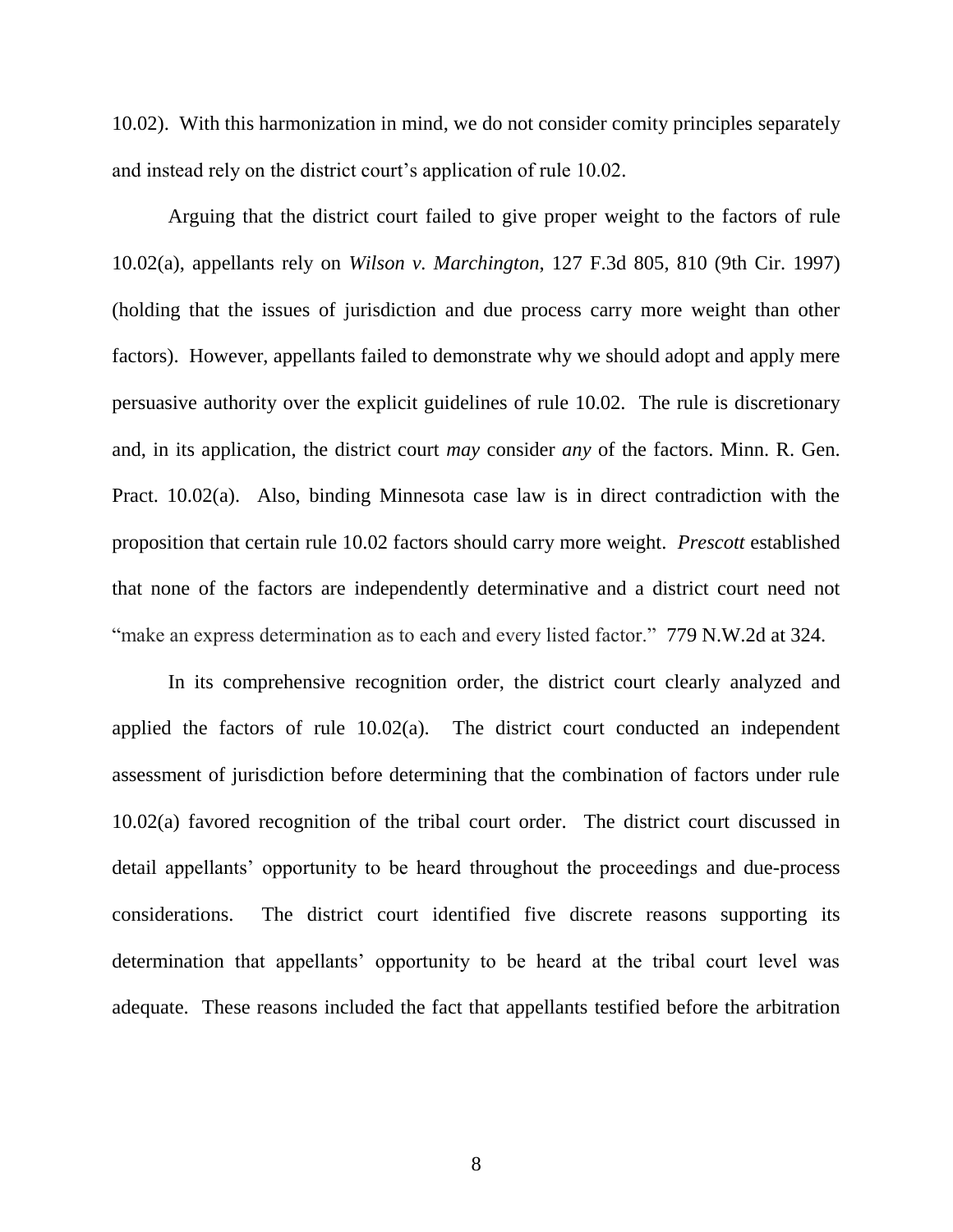panel, had the ability to voice objections during the tribal court process, and had the opportunity to submit briefing and arguments on issues under consideration.<sup>4</sup>

As to due process, the district court determined that this particular factor did not weigh for or against recognition. It noted that the adoption of the arbitration transcript appeared to be over appellants' objection but that the substance of appellants' objection stemmed from the argument that Medure was not a party to the arbitration. The district court rejected that assertion, finding that appellants were "one and the same."

Appellants argue that the district court misinterpreted *Prescott*'s maxim against independent review of the merits of a tribal court judgment and instead that very limited deference is given to a tribal court's manner of procedure and due process. However, the district court was aware of this tension and took due care to ensure that it followed both *Prescott* and *Hilton*. The district court cited *Hilton* for the guidance that a case should not be tried afresh upon the mere assertion that the judgment was erroneous in law or fact. *See Hilton*, 159 U.S. at 202-03, 16 S.Ct. at 158. We agree and read the district court's decision to conform to both *Prescott* and *Hilton*.

The district court weighed due process neither for nor against recognition. We are aware of no binding authority, and appellants point to none, supporting the contention that the district court must afford the due-process prong more weight than other factors. When an assignment of error is based on a mere assertion not supported by any argument or citation to authority, we will consider the argument only if error is obvious on mere

<sup>&</sup>lt;sup>4</sup> Appellants' argument before this court that Medure was not a party at a variety of hearings is unpersuasive. The tribal court had also adopted the arbitration panel's finding that GWI and Medure were "one and the same."